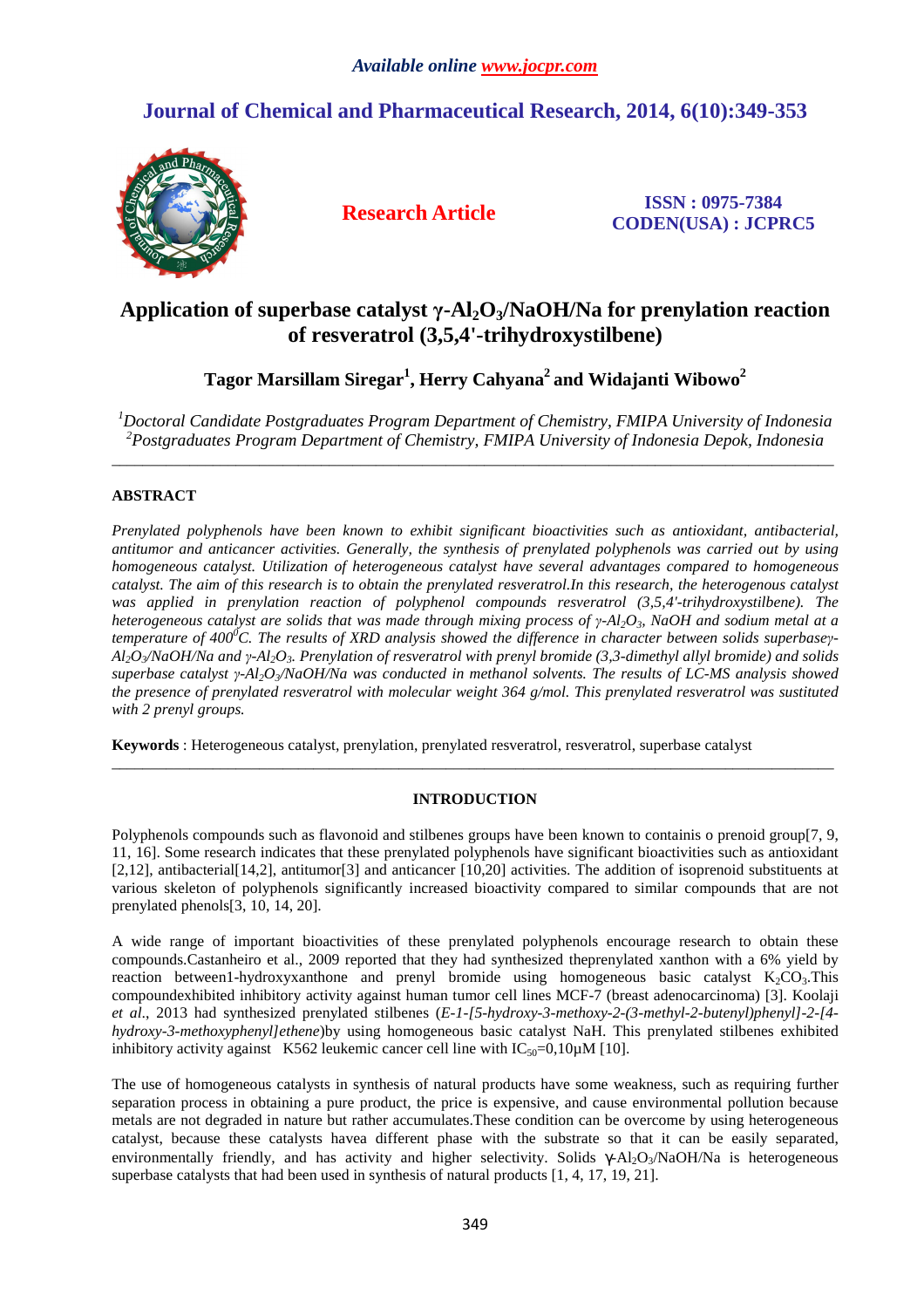Resveratrol (3,5,4'-trihydroxystilbene) as a polyphenols is classified into stilbenes group. The synthesis of prenylated resveratrol compound will be conducted by reaction between resveratrol (3,5,4'-trihydroxystilbene) and prenyl bromide (3,3-dimethyl allyl bromide) using heterogeneous superbase catalystsγ-Al<sub>2</sub>O<sub>3</sub>/NaOH/Na. This researchis expected to be an alternative method of synthesis of prenylated resveratrol compound that has a wide range of important bioactivities such as anti-bacterial and anti-cancer activities.

*\_\_\_\_\_\_\_\_\_\_\_\_\_\_\_\_\_\_\_\_\_\_\_\_\_\_\_\_\_\_\_\_\_\_\_\_\_\_\_\_\_\_\_\_\_\_\_\_\_\_\_\_\_\_\_\_\_\_\_\_\_\_\_\_\_\_\_\_\_\_\_\_\_\_\_\_\_\_*

### **EXPERIMENTAL SECTION**

### **Materials**

Resveratrol (3,5,4'*-trihydroxystilbene*)(sigma), prenyl bromide (3,3-dimethyl allyl bromide), γ-Al<sub>2</sub>O<sub>3</sub> (Merck), aquades, methanol, ethanol,sodium metal, NaOH (Merck) dan Nitrogen gas (99.9*% extra pure*).

### **Preparation ofSuperbase Catalystγ-Al2O3/NaOH/Na**

Solidsgammaalumina(γ-Al<sub>2</sub>O<sub>3</sub>) wascalcined attemperatures550°C.A total of10g ofγ-Al<sub>2</sub>O<sub>3</sub>was heatedandstirred at400°C and nitrogen atmosphere for 2hours. Furthermore, 1.75g of NaOHwas added and stirred with γ-Al<sub>2</sub>O<sub>3</sub> until NaOHhave melted and formed homogeneous mixture.After the formation of white solids 0.5 g of sodium metal was added to the mixtures and stirring process continued for 1 hours.

### **XRD (X-Ray Diffraction) Analysis**

Diffractometer Type: PANalytical PW 3040/60, Goniometer Radius [mm]240.00, Dist. Focus-Diverg. Slit [mm]91.00, Start Position [°2Th.]2.9047, End Position [°2Th.]69.9607, Step Size [°2Th.]0.0330, Scan Step Time [s]54.2693, Measurement Temperature [°C]22

## **Prenylation Reaction of Resveratrol by using Superbase Catalystγ-Al2O3/NaOH/Na**

Prenylation Reaction was conducted at room temperature  $(28^{\circ}C)$  in methanol solvents. 2 mg resveratrol was reacted with 0.01 ml prenyl bromide (d = 1,29 g/ml; Mr = 149,029 g/mol) in 3 ml methanol solvents.

#### **LC-MS Analysis**

LC-MS analysis was performed using an Mariner Biospectrometry. LC: Hitachi L 6200, System ESI (Electrospray Ionisation), Positive Ion Mode, Kolom C18 (RP 18) Supelco, Column length: 250 mm, Vol injection 20 ul, Flow rate 1 ml/min, Eluent: Methanol + Water =  $95+5$ .

#### **RESULTS AND DISCUSSION**

## **Superbase Catalyst γ-Al2O3/NaOH/Na**

The materials for preparation of superbase catalyst γ-Al<sub>2</sub>O<sub>3</sub>/NaOH/Na are gamma-alumina (γ-Al<sub>2</sub>O<sub>3</sub>), NaOH and sodium metal solids. Preparation of superbase catalyst was conducted by mixing sodium metals, hidroxide of alkali metals and gamma alumina solids at temperature that higher than melting points of alkali metals [1, 4, 21].

The mixing process of  $\gamma$ -Al<sub>2</sub>O<sub>3</sub>and NaOH at 400<sup>o</sup>C will form β-sodium aluminate that has cationic vacancies. The sodium metal that was subsequently added to β-sodium aluminate would occupy the cationic vacancies and be ionized, introducing electrons to the oxygen atoms adjacent to the vacancies.The oxygen atoms with increased negative chargespossesthe electron-donating ability. The more oxygen atoms with increased negative charges will generate superbase sites onγ- $Al_2O_3[4, 21]$ .

Characteristics of the obtainsuperbase catalyst γ-Al2O3/NaOH/Na were determined by XRD (*X-Ray Diffraction*) analysis. The XRD analysis is a method of analysis for determining of the crystal structure of solid. The measurement by X-Ray diffractometerwasobtained thed-value (the distance of crystals plane) from the angle of 2θ and its intensity.

Difractogram of  $\gamma$ -Al<sub>2</sub>O<sub>3</sub>/NaOH/Na shows the appearance of several peaks that are not on difractogram of  $\gamma$ -Al<sub>2</sub>O<sub>3</sub>, i.e  $2\theta = 20,3362, 2\theta = 30,2888, 2\theta = 33,5951, 2\theta = 34,3083$ , and  $2\theta = 34,9357$ . The structure of γ-Al<sub>2</sub>O<sub>3</sub>was no longer occured on superbase catalysty-Al<sub>2</sub>O<sub>3</sub>/NaOH/Na that was caused by the addition of NaOH and sodium metal. The addition of sodium metal had caused the formation of superbase sites on  $\gamma$ -Al<sub>2</sub>O<sub>3</sub>.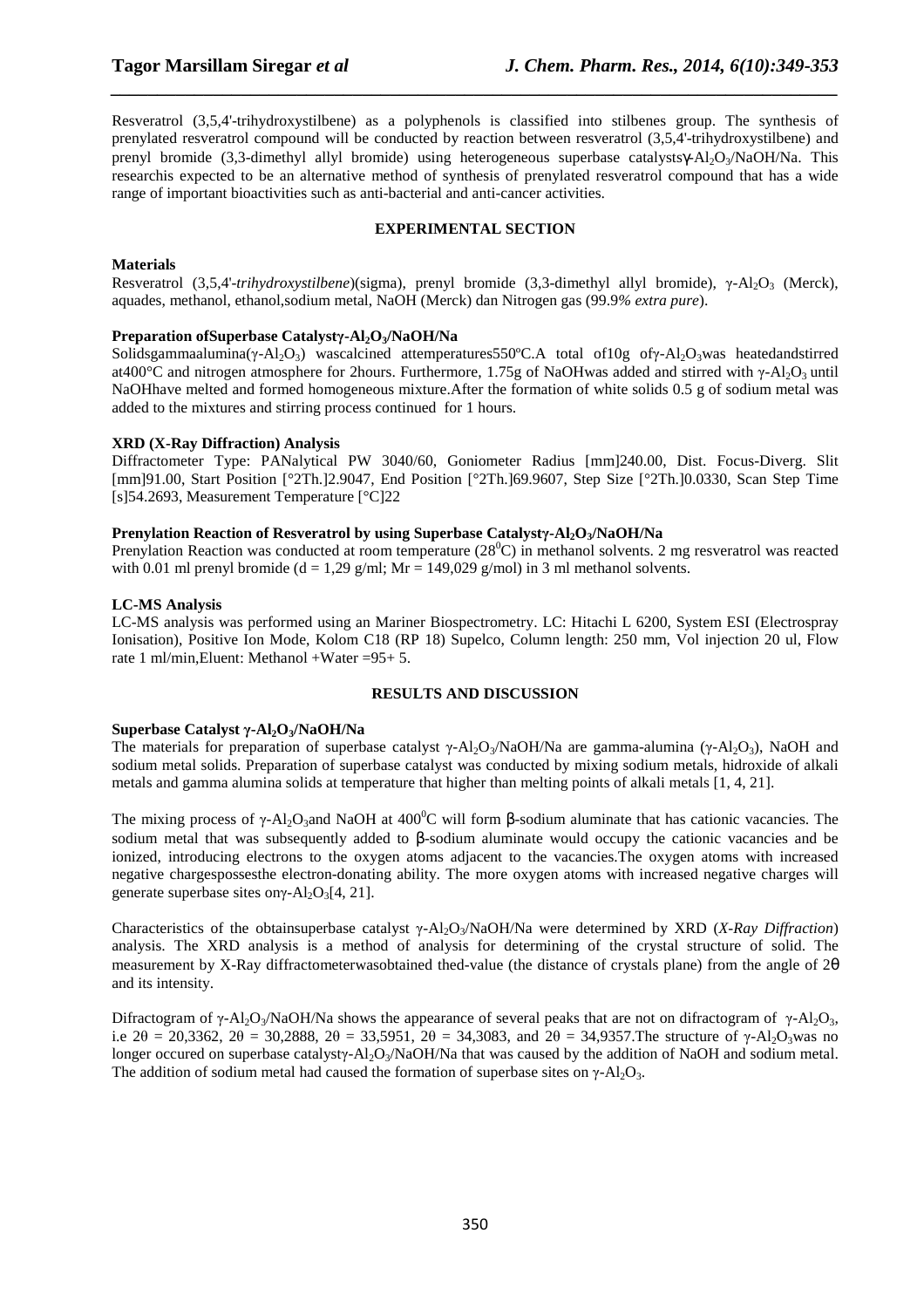

*\_\_\_\_\_\_\_\_\_\_\_\_\_\_\_\_\_\_\_\_\_\_\_\_\_\_\_\_\_\_\_\_\_\_\_\_\_\_\_\_\_\_\_\_\_\_\_\_\_\_\_\_\_\_\_\_\_\_\_\_\_\_\_\_\_\_\_\_\_\_\_\_\_\_\_\_\_\_*

**Figure1.Difractogramof Superbase Catalyst γ-Al2O3/NaOH/Naand γ-Al2O<sup>3</sup>**

For determining whether the obtained catalyst is the superbase catalyst  $\gamma$ -Al<sub>2</sub>O<sub>3</sub>/NaOH/Na, the difractogram of the obtained superbase catalyst was compared to the difractogram of superbase catalyst that was prepared by Nagase et al., 1974 [1]. These dataare presentedin the following table:

| Peak           | Nagase et al., 1974 |       |                  | The obtained superbase catalyst |         |                  |
|----------------|---------------------|-------|------------------|---------------------------------|---------|------------------|
|                | $2\theta$ (deg)     | d(A)  | Intensity $(\%)$ | $2\theta$ (deg)                 | d(A)    | Intensity $(\%)$ |
|                | 21,0                | 4,159 | 28,57            | 20.3362                         | 4.36701 | 78.22            |
| $\overline{c}$ | 30,0                | 2.918 | 85,71            | 30.2888                         | 2.95093 | 35.99            |
| 3              | 33,2                | 2,683 | 71,43            | 33.5951                         | 2.66768 | 74.73            |
| $\overline{4}$ | 34.3                | 2,613 | 100,0            | 34.3083                         | 2.61385 | 39.74            |
| 5              | 35,0                | 2,574 | 100,0            | 34.9357                         | 2.56833 | 42.86            |
| 6              | 38,4                | 2,350 | 21,43            | 37.9307                         | 2.37214 | 86.80            |
| 7              | 47,0                | 1.979 | 21,43            | 46.2957                         | 1.96115 | 27.20            |
| 8              | 56.9                | 1,584 | 28,57            | 57.3577                         | 1.60646 | 14.84            |
| 9              | 61,7                | 1,498 | 21,43            | 63.8683                         | 1.45750 | 12.03            |
| 10             | 68.5                | 1,359 | 92,86            | 67.2032                         | 1.39190 | 41.62            |

**Table1.The Data of XRD analysis of Superbase Catalystγ-Al2O3/NaOH/Na** 

The obtained superbase catalyst had 2θ positions and absorbance values that were almost the same with the superbase catalyst that was syhthesized by Nagase et al.,1974, so it can be concluded that the obtained catalyst is a superbase catalystγ -Al<sub>2</sub>O<sub>3</sub>/NaOH/Na [1].

#### **Prenylation Reaction of Resveratrol**

Resveratrol (3,5,4'-trihydroxystilbene) is a polyphenol compound that classified into stilbenes group. There are two geometric isomers *cis* and *trans*-resveratrol. The biologically active compound is *trans*-resveratrol[9, 13, 15].



**Figure 2. Structure Of** *trans***-Resveratrol (3,5,4'-***trans-trihidroxystilbene***)** 

Prenylation reaction is the addition of prenylgroup (dimethyl allyl) on C- and or O- atoms in an organic compound. Substitution of prenyl group was occured on C- and O- atoms in synthesis of prenylated phenolic compounds [3, 20]. Koolaji et al.,2013 reported that they had synthesized prenylated C- and O-piceatannol((E)-3,3',4',5 tetrahydroxystilbene) by using homogeneous base catalyst NaH [10].

Prenylation could be occured on C- (aromatic ring) or O- atoms (-OH group) of resveratrol. Prenylation reaction was conducted on polyphenol compounds by using homogeneous base catalyst [3, 10, 20]. In this research, prenylation reaction was conducted by using heterogeneous superbase catalysty-Al<sub>2</sub>O<sub>3</sub>/NaOH/Na and 3,3-dimethyl allyl bromide (prenyl bromide) as a source of prenyl group.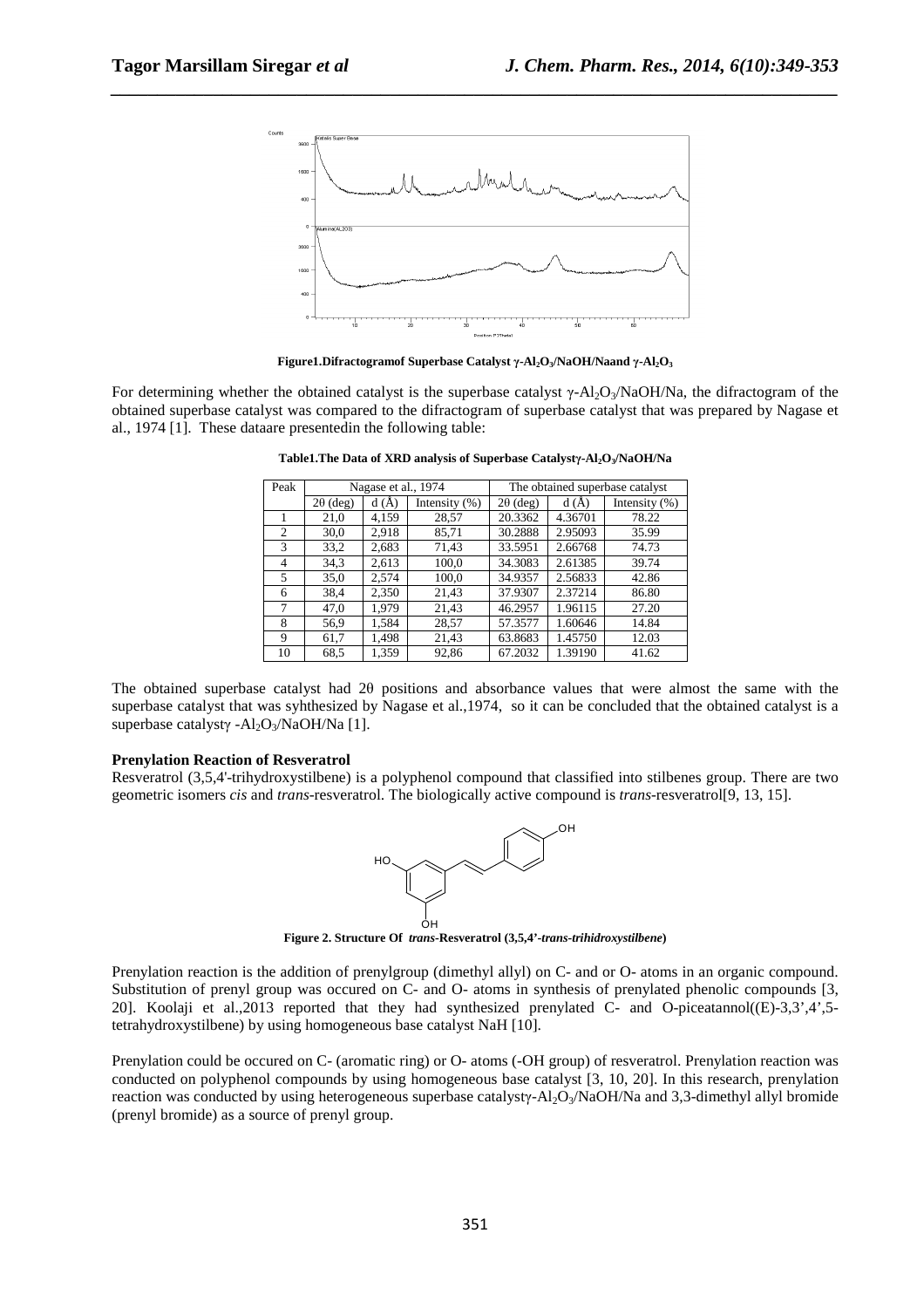

**Figure 3. Prenylation Reaction Of Resveratrol** 

Prenylation reaction mechanism of resveratrol was occured through proton abstraction on C- atom (aromatic ring) by superbase sites of heterogeneous catalyst  $\gamma$ -Al<sub>2</sub>O<sub>3</sub>/NaOH/Na to form carbanion which act as a nucleofile for prenyl bromide in SN2 reaction. Prenylation reaction could be also occured through abstraction process on -OH phenolic that has acidic character and then substitution of prenyl group on resveratrol structure to form the prenylated resveratrol. Prenylation Reaction of resveratrol is shown by the figure 3.

Figure 4 shows separation of the product reaction and resveratrol in liquid chromatography coloumn (LC) based on retention time.



Based on theLCchromatogramin Figure4a, it appears there aretwodominantpeaks, namely theretention timeof 2.8, and3.6. Infigure 4athere is no longervisiblepeakwitha retention timeof 3.2whichis the peakofresveratrol. Its shows

that resveratrol as a starting material in prenylation reaction has totally changed into product reaction.

Peak with a retention time of 3.6 with an explanation by electron spray mass spectra as shown in Figure5is known to hasa molecular weight of364g/mol.



**Figure5. ESI Mass Spectrum for Peak With Retention Time 3.6**